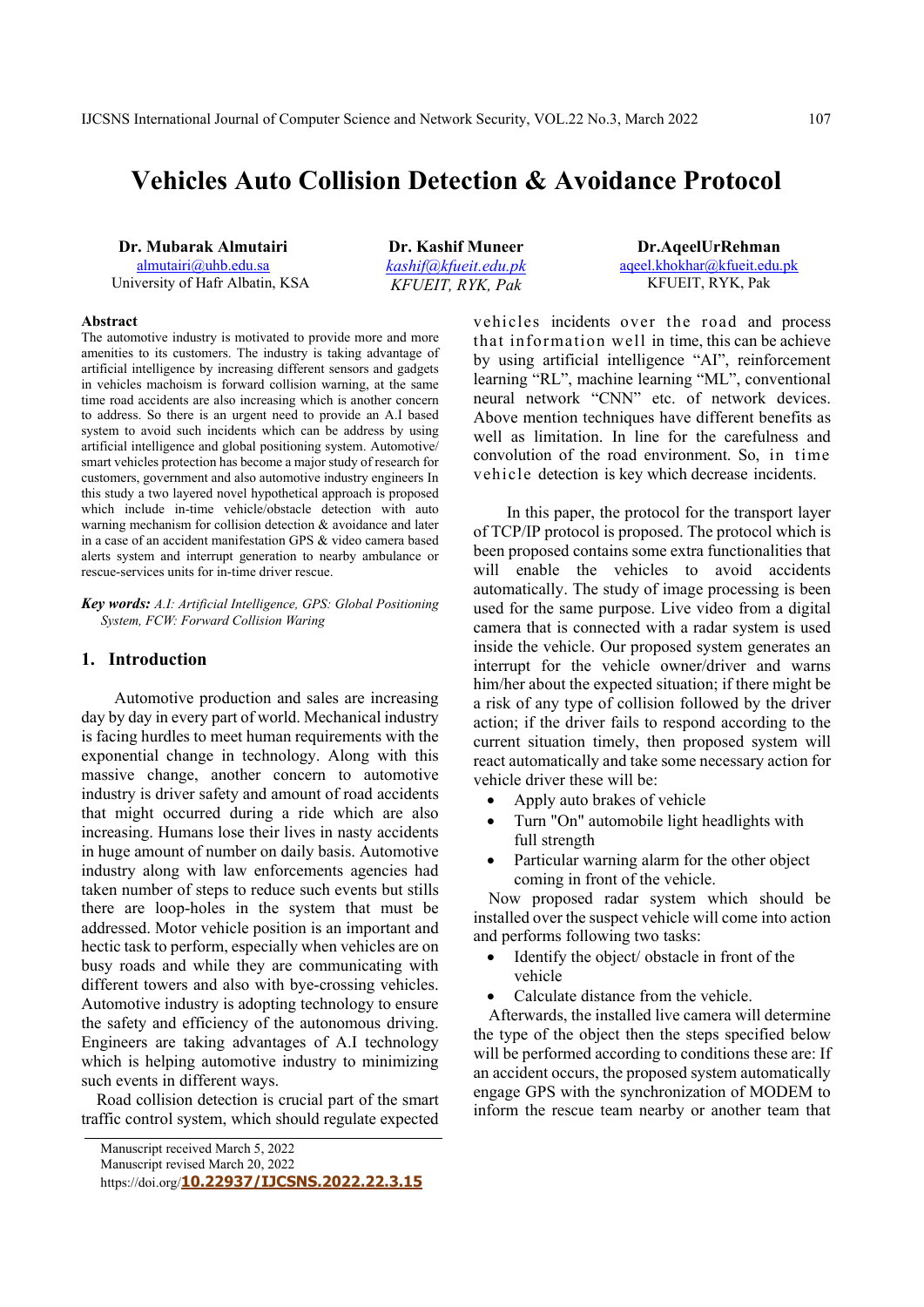might be working for a rescue. The rescue team will collect the location coordinates, find the location and will rescue the passengers.

## **2. Literature Review**

 [1, 2] Vehicle overtaking solution by using algorithm. To avoid collusion. Martingale is used to calculate risk probability. The algorithm will predict accident avoidance probability, proposed mechanism simulated experiment.

Auto brakes implementation:

- i. Alarm to the driver regarding auto brakes.
- ii. Vehicle driver failed to perform any avoidance action.
- iii. Autobrake will implement.
- iv. An alarm is triggered for the vehicle driver.

v.

[3, 4] The proposed mechanism is very slow and less accurate, at the same time techniques used are also not reliable with respect to accuracy. To provide protection to pedestrian collision avoidance by calculating average risk and impact protection system by suggesting action are proposed. Critical study NCAP and GTR based solution of pedestrian protection from automotive products that are designed and equipped with collision detection and mitigation systems. Pedestrians' protection using auto brakes:

- i. A vehicle running with approx. 38 to 40 km/h can avoid collision this may result in trifling injuries.
- ii. A vehicle running with approx. 70 to 80 km/h cannot avoid a collision this may result in demise. The study is focused on NCAP and GTC standards for vehicles regarding pedestrian's protection, it deals with limited research and conclusion that impose all responsibility to the pedestrian. [5, 6] An anti-collision detection system of micro electromechanical with ARM and alert creation via GSM model and position detection using GPS. Analysis of multi-discipline sensors in making vehicles experience more innocuous on the road. This includes vehicle speed detection by using an accelerometer later nanotechnology-based microelectro-mechanical sensors with generating signals to advanced RISC machine "ARM" for accurate speed measurement. Feather continuous communication for vehicle detection mechanism with globalization system management "GSM" modem to for exact vehicle position Global Positioning System "GPS". Proposed model is an anti-collision detection and

prevention system for vehicles safety.

- i. Detect looming collision and generate an alert.
- ii. Search appropriate space for vehicle parking also find alternative path ways to available parking space.
- iii. Alert generation for pedestrian walking close by.
- iv. An infrared transmitter and receiver transmission mechanism assembled with audio/video to alert vehicle's driver and pedestrian.
- v. ARM censor transmit streams of radiation which retract after interacting with other objects, calculate probability of collision and generate precaution alert for both driver and closing object.
- vi. GSM modem is used for communication with rescue teams near buy.
- vii. GPS is used to locate the collision location form rescue team approaching.

Proposed system is limited in scope as infrared has limited range to calculate object on high speed. As GSM/GPS is not allowed in few countries that also minimize the overall scope of proposed system. [7, 8] Capturing useful knowledge with data mining: going beyond simple trajectory analysis: Data mining algorithm based collusion detection with accept able accuracy with the help of auto-robot which predict and perform action on static mean. An artificially intelligent system collect data of surroundings objects and their characteristics and predict safe ride routes and expected collision prediction and avoidance.

- i. Proposed mechanism improve overall situation awareness and automate understanding of intersections by datamining.
- ii. Time to time prediction of different safe ride trajectories.
- iii. Results are provided with computer based simulations.

Proposed system and result seams promising but as comparison of real life event with computer based simulation one should not risk his/her life with the system and for accurate prediction datamining required high computing power and with real time data these are question which should be answered. [9, 10] A safety protocol is provided by combining an algorithm and data mining. This will alert the motorist, and the motorist gets an intelligent automotive acquaintance of the circumstances and take expected actions according to the observed situation. The automotive robot takes decisions mostly at static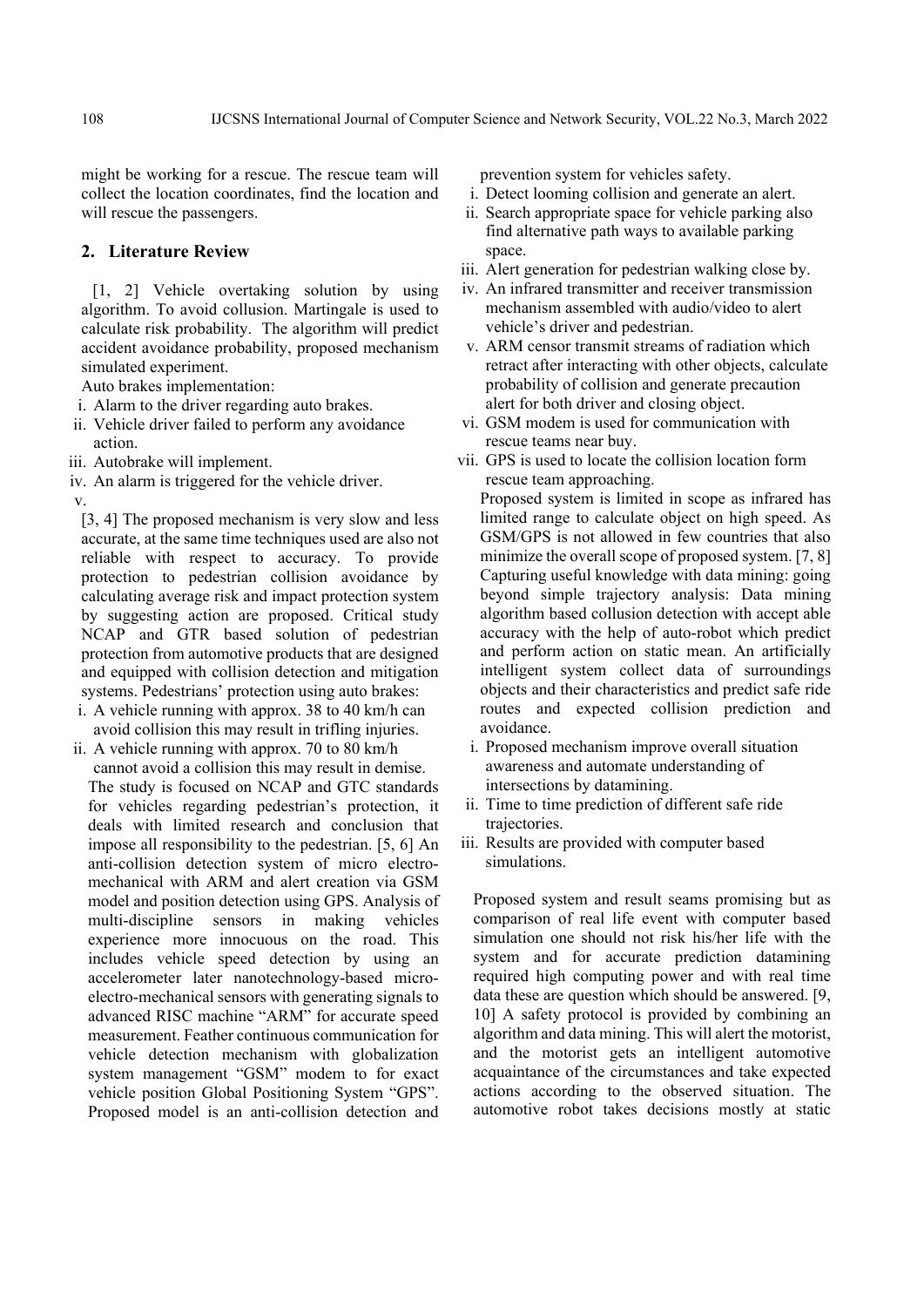means they take action if the consistency has come before a robot. Regardless, this determination must be taken dynamically for a vehicle because distinct circumstances can occur at that time.  $1<sup>st</sup>$ : the motorist is publicized, and then the automotive measures are taken if the motorist gives no response.  $2<sup>nd</sup>$ : It can automatically nominate its path before collision occurrence. 3rd: All the steps are taken for the safety of humans and to minimize the loss of lives. [11, 12] Train accidents occur due to safety infringements that are compelled by human errors or impediments. Microcontroller-based and wireless-based anticollision systems have been introduced to avoid the collision that occurred between the trains. Two running trains can be stopped if they are at a distance of about one kilometer, coming in opposite directions at a speed of 120 kilometers per hour with complete auto brake applying if this system is introduced. The precious lives can be saved, which can minimize the loss that a country has to face after the accidents. [13, 14] Gross Positioning System "GPS" based collision detection agent is used for the deviation of collision that might occur between two or more moving objects. To support GPS around 77 satellites work for NAVSTAR-GPS and approx. 31 satellites are orbiting around the earth. GPS is an American navigation system on the same time few other countries has also developed their own positioning systems (i.e.) BeiDou by china, Galileo by Europe, GLONASS by Russia, IRNSS by India and QZSS by Japan. They are mostly used for military purposes. [15] This facility of GPS is also provided to the civilians free of cost, with the accuracy of 500-30 cm or 16-0.98 ft. The vehicle that uses GPS-based technology finds the location of another coming vehicle in front of it by longitude, latitude, and altitude with perfect accuracy. The server informs one vehicle for coming in front of it, and then it takes steps to avoid the collision. For remote applications, chances of collision become more so this system is efficient for that kind of application. [16, 17] Crash between two cars or other automobiles occurs predominantly due to the motorist inattention because the new generation is bacchanalian, and then it becomes convoluted for a driver to control the car. Some motorist snoozes due to long drive and therefore every year about 23% of all car crashes in America. Two approaches are used for transforming the distance in time. There are two approaches for forward collision warning system "FCW"  $1<sup>st</sup>$ : the time to collision, and it means the time that the two cars will

take to collide.  $2<sup>nd</sup>$ : is the temporal headway that is the time a car will take to reach the position of the leading car. The motorist is trained, and in this way, they are enabled to control the vehicle, and the chances of collision occurrence become less because the driver takes the safety step to avoid collision occurrence.[18] iPhones are used to detect accidents. Smartphones use an accelerometer and other such applications to detect accidents. Most promising one is mobile crowdsensing "MCS". At the time of misfortune detection, MCS contact a dedicated server and provide information about calculated mishap detection, and they also send the photograph according to the situation. So, according to that situation, decisions are taken on how faster the rescue team should be there. This means smartphones are also be used for situational awareness and forward collision waring. GNSS is a general system that is effective to calculate position of an obstacle, navigate that obstacle and timing of the location "PNT". Study shows it reduces the response time up to 6%.

#### **3. Detection & Avoidance Protocol**

TCP/IP is a layered representation approach that explains the ideology of protocol stack which means protocol suites is nothing but a stack of layers. Among different layers, the transport layer protocol was developed to take user data from an application layer and send it toward another application layer of TCP/IP protocol where data is expected to be received, hare a header is also attached with the sender-data or the message sent to the transport layer. The purpose of attaching the header, trailer, and the sigma was to minimize the error rate and improve overall security [19].

[15, 20] GNSS based GPS consists of around 77 satellites that work for NAVSTAR-GPS and around 31 satellites orbiting around the earth for real-time localization, positioning and time. These satellites are divided into 06 groups, each group containing the 4 different satellites. Each group travel on a different but fix orbital track. The satellites orbit about 20,000miles above the earth with their radio transmitter that covers most of the possible area. With the help of GPS, tracking of location become much more accessible. Satellites operate every time so that the location can be found at any time. GPS is used within the vehicles for navigation, localization, positioning and time.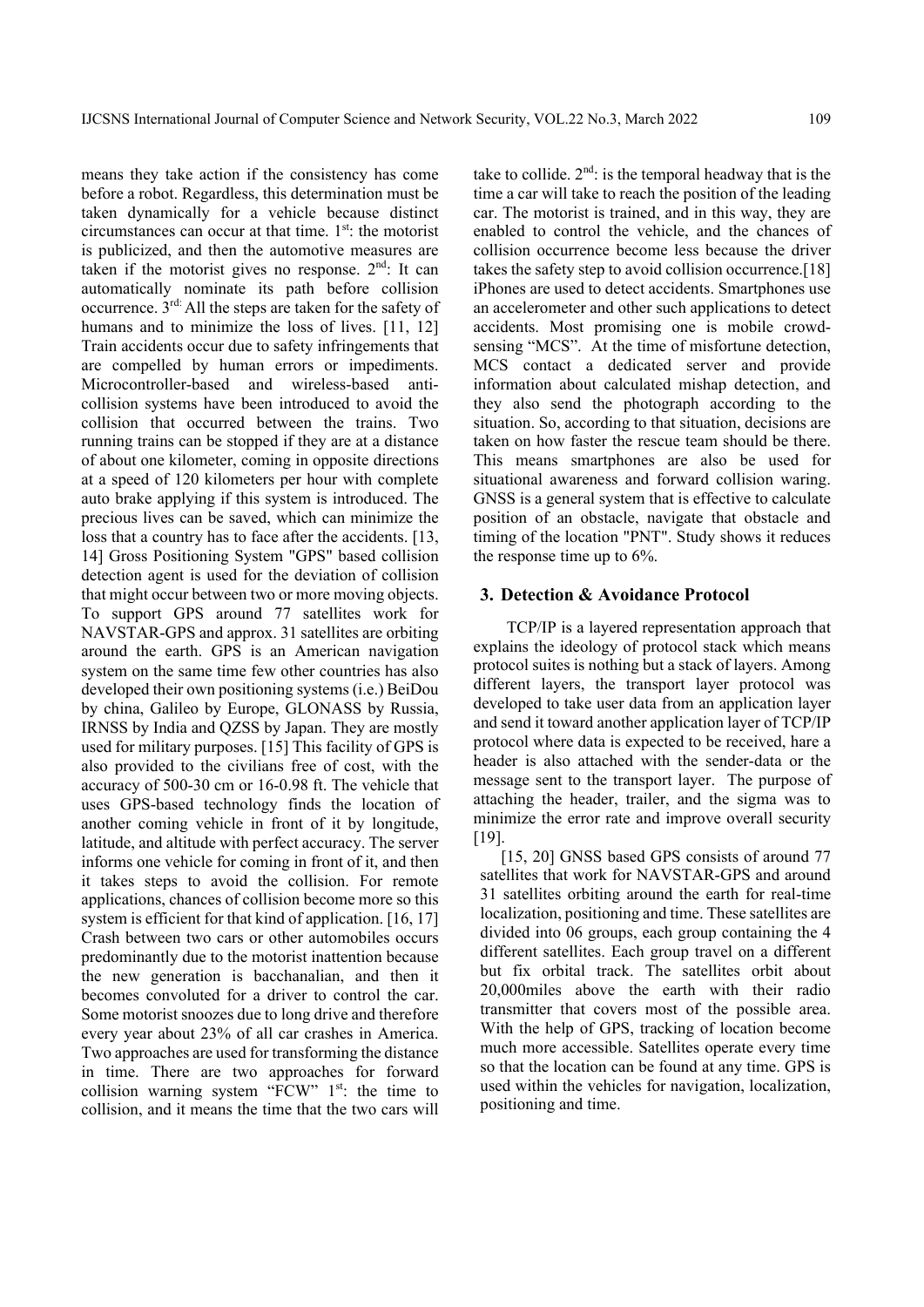

**Figure 1. Radar Based Camera System** 

Figure 1 demonstrate basic mechanism of the radar based camera system. The radar will determine the expected obstacle/ vehicle and its expected distance from the user vehicle. The camera will determine what type of object it is. So, decisions will be taken according to that identified obstacle/ vehicle. The real purpose of this clinching is what type of object is approaching. Sometimes the system is programmed for the safety of pedestrians and pedestrian-only. So the system will then observe the object if it's human, and there might be a probability that the accident will occur. The system automatically applies the brakes and initiate security-related functions.

### **4. How the protocol work**

A pseudocode for the TCP/IP protocol is provided below, which will work over the transport layer. Here each function is assigned a sigma value of (1, 2) code at transport layer in this protocol.

*111 = probability\_of\_collision\_occurrence ();*   $112$  = alarm to alert the driver ();  $121 = auto\,\,break\,\,break$  brake\_apply ();  $122 = \text{fully}$  headlight on (); *211 = collesion\_accure ();*   $212$  = alarm\_the\_rescue ();  $221$  = switchoff the alarm ();

A class for the transport layer is written which will perform assigned functionality.



```
 Continue; 
  else if(probability>=50) 
{ 
     alarm_to_alert_the_driver (); 
     if (action==yes) 
      probability_of_collision_occurrence (); 
     elseif (action==no) 
      { 
      auto_brake_apply (); 
      fully_headlight_on (); 
      collesion_accure (); 
      if (collision==no) 
       probability_of_collision_occurrence (); 
      else 
       { 
        alarm_the_rescue (); 
        if (passenger_injured==yes) 
          continue; 
        else 
          switchoff_the_alarm (); 
} 
} 
} 
} 
};
```
When a vehicle's engine starts then "and after fix time period": it will check the probability of collision occurrence, if the possibility is less than 50% then no action will be taken and if the probability is equal to or greater than 50% then probability of collision occurrence (); function will generate some interrupts to perform necessary activities.



**Figure 2. Probability\_of\_Collision\_Occurrence** 

Figure 2 can be divided in to two scenarios:  $1<sup>st</sup>$ part shows a car with some unknown speed moving toward an obstacle/ wall, in  $2<sup>nd</sup>$  part of the figure two cars are shown those are approaching each other with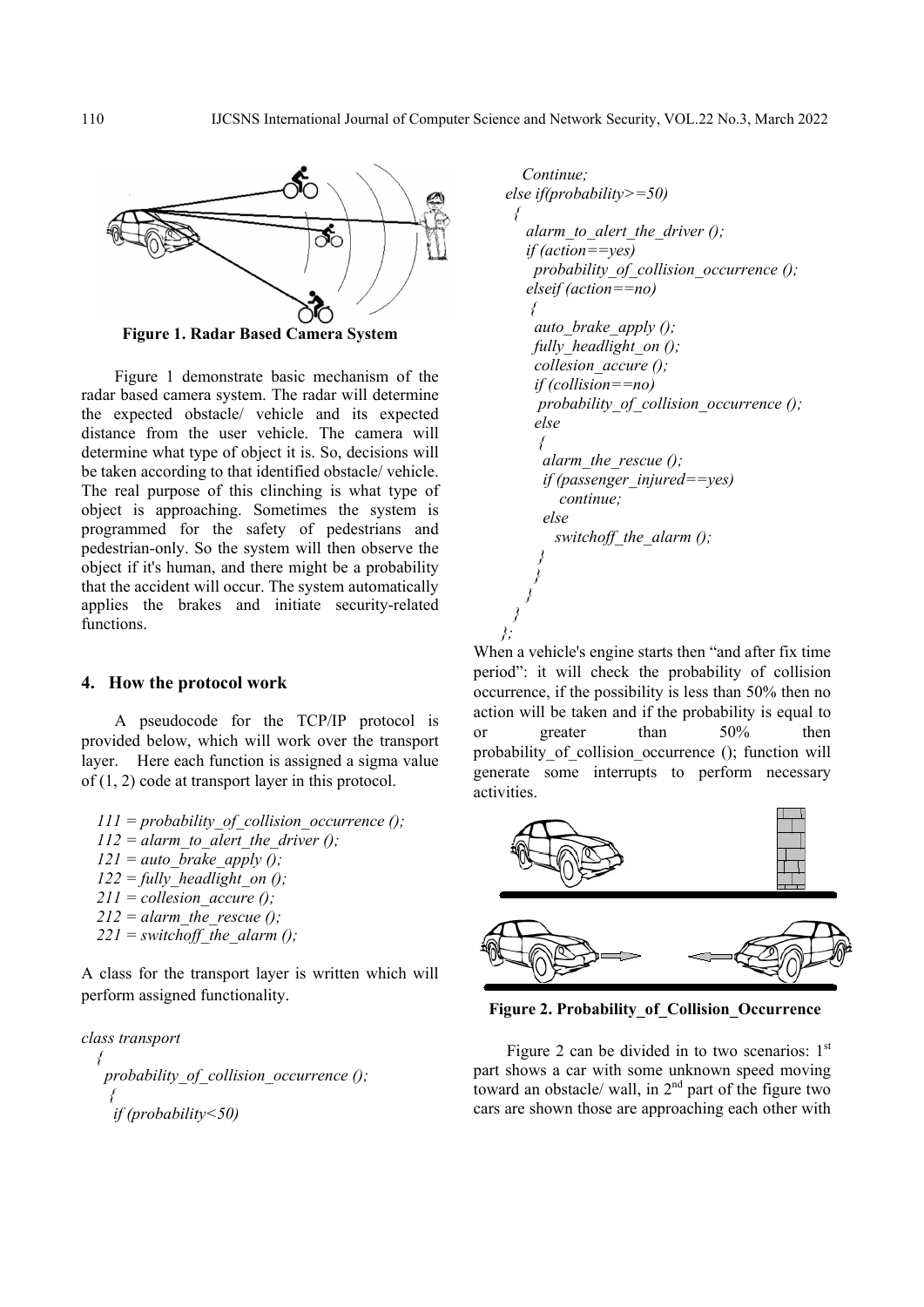unknown speed both are traveling on single road in opposite directions. In both of the cases, the probability of collision might be is 80% to 90%. In such situations our proposed pseudocode with specific functions come into play,  $1<sup>st</sup>$ : the driver will be alarmed through an audio alarm through alarm to alert the driver(); function. If the driver is attentive or already forewarned of the situation then no action will be taken and program will go back to the function; probability of collision occurrence(); and will again perform its functionality from the start. If no action was taken by the driver then the two functions: auto brake apply(); and fully headlight on(); will be provoked.

The auto brake apply (); function will automatically involve the auto brakes to avoid anticipated collision and the fully headlight on (); function will turn ON its full headlights automatically. These headlights were turned ON to alert the driver in the other vehicles coming in front of the infected obstacle/ vehicle. If rather of a vehicle a wall appears then auto brakes will be applied only.

If after performing these functions no collision occurred then the passengers were safe and the program will go back to the initial stage of probability checking by calling the function: probability of collision occurrence (); and if a collision had occurred then the police or other rescue providing services will be alarmed by using GPS modem through alarm the rescue (); function. One alarm will be in the colliding car and the other will be in the rescue office they will track the location by using GPS. If the passenger/ vehicle rider were not severely injured then he/ she can turn OFF that alarm to save the important time of the rescue team.



Figure 3: symbolizes the collision that just occurred between two cars that have been vandalized by colliding with each other. The proposed system will help to minimize such incidents by up to 75% to 85% and also improve the overall rescue team response time to perform rescue operations by minimizing up to 6% to 8% overall response time.

## **5. Flow chart**



**Figure 4. Flow Chart**

The flowchart given above demonstrates the workflow of the TCP/IP protocol works. First of all, when the vehicle starts the auto collision detection system starts working each time it checks its probability if its probability exceeds the limit then it means chances of collision has increased. Then first of all system try to alert the driver and if the driver does not take any action then take some steps by itself as we have already mentioned all this.

At the receiving flank, the transport layer will remove the header, trailer, port number and sigma value that it had been added at sending side of the transport layer. And if garbage values were added they will also be deleted so that the same data as sender have sent at the sending flank of the transport layer will receive the same data. Moreover, the sigma code that was used for each function will then be converted to the original function that was used as sigma code. And at the application layer of receiving flank, the